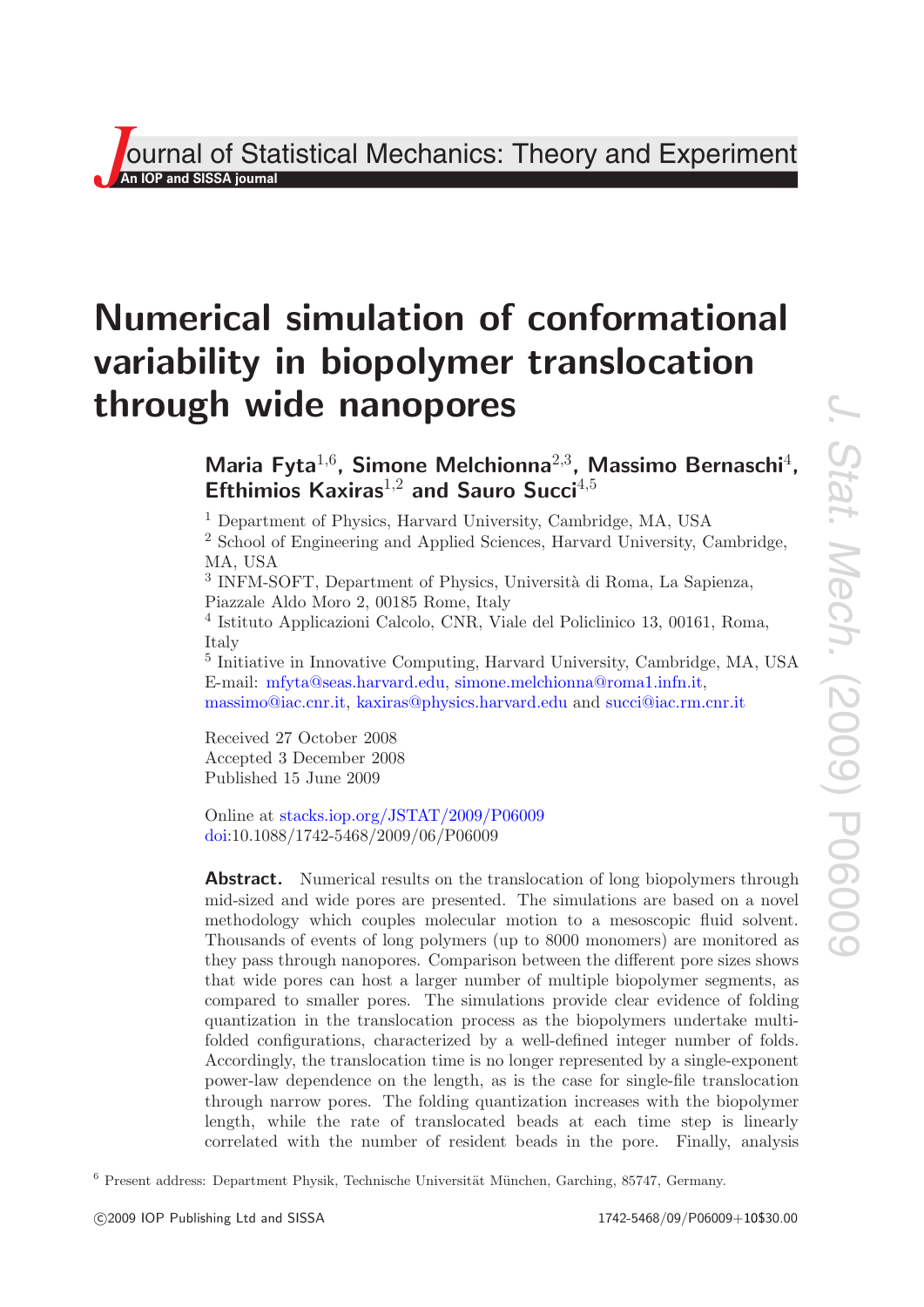of the statistics over the translocation work unravels the importance of the hydrodynamic interactions in the process.

**Keywords:** dynamics (theory), polymers, copolymers, polyelectrolytes and biomolecular solutions, lattice Boltzmann methods, molecular dynamics

# **Contents**

|  | 1. Introduction                                 | $\overline{2}$      |
|--|-------------------------------------------------|---------------------|
|  | 2. Multiscale scheme                            | $3\phantom{.0}$     |
|  | 3. Configurational analysis                     | $\overline{4}$<br>6 |
|  | 4. Forces influencing the translocation process | 8                   |
|  | 5. Summary                                      | 9                   |
|  | <b>Acknowledgment</b>                           | 10                  |
|  | <b>References</b>                               | 10                  |
|  |                                                 |                     |

# <span id="page-1-0"></span>**1. Introduction**

Biological systems exhibit a complexity and diversity far richer than those of the simple solid or fluid systems traditionally studied in physics or chemistry. Advances in computer technology and breakthroughs in computational methods have been constantly reducing the gap between quantitative models and actual biological behavior. The main challenge remains the wide range of spatio-temporal scales involved in the dynamical evolution of complex biological systems. In response to this challenge, various strategies have been developed recently, based on composite computational schemes in which information is exchanged between the scales. Motivated by recent experimental studies  $[1, 2]$  $[1, 2]$  $[1, 2]$ , we apply such a computational scheme to the translocation of a biopolymer through nanopores. The translocation of biopolymers plays a major role in many important biological processes, such as viral infection by phages, inter-bacterial DNA transduction, and gene therapy [\[3\]](#page-9-5). The ultimate goal of these studies is to open a path for ultra-fast DNA sequencing by sensing the base-sensitive electronic signal as the biopolymer passes through a nanopore with attached electrodes. The importance of this process has spawned a number of in vitro experiments, aimed at exploring the translocation process through microfabricated channels [\[4\]](#page-9-6) under the effects of an external electric field, or through protein channels across cellular membranes  $[5, 6]$  $[5, 6]$  $[5, 6]$ . From a theoretical point of view, simplified schemes  $[7, 8]$  $[7, 8]$  $[7, 8]$ , coarse-grained or microscopic models with and without hydrodynamic interactions  $|9|$ –[\[11\]](#page-9-12) and mesoscopic approaches [\[12\]](#page-9-13) are able to analyze universal features of the translocation process. However, a quantitative description of this complex process, which involves the competition between many-body interactions at the atomic or molecular scale, fluid–atom hydrodynamic coupling, as well as the interaction of the biopolymer with wall molecules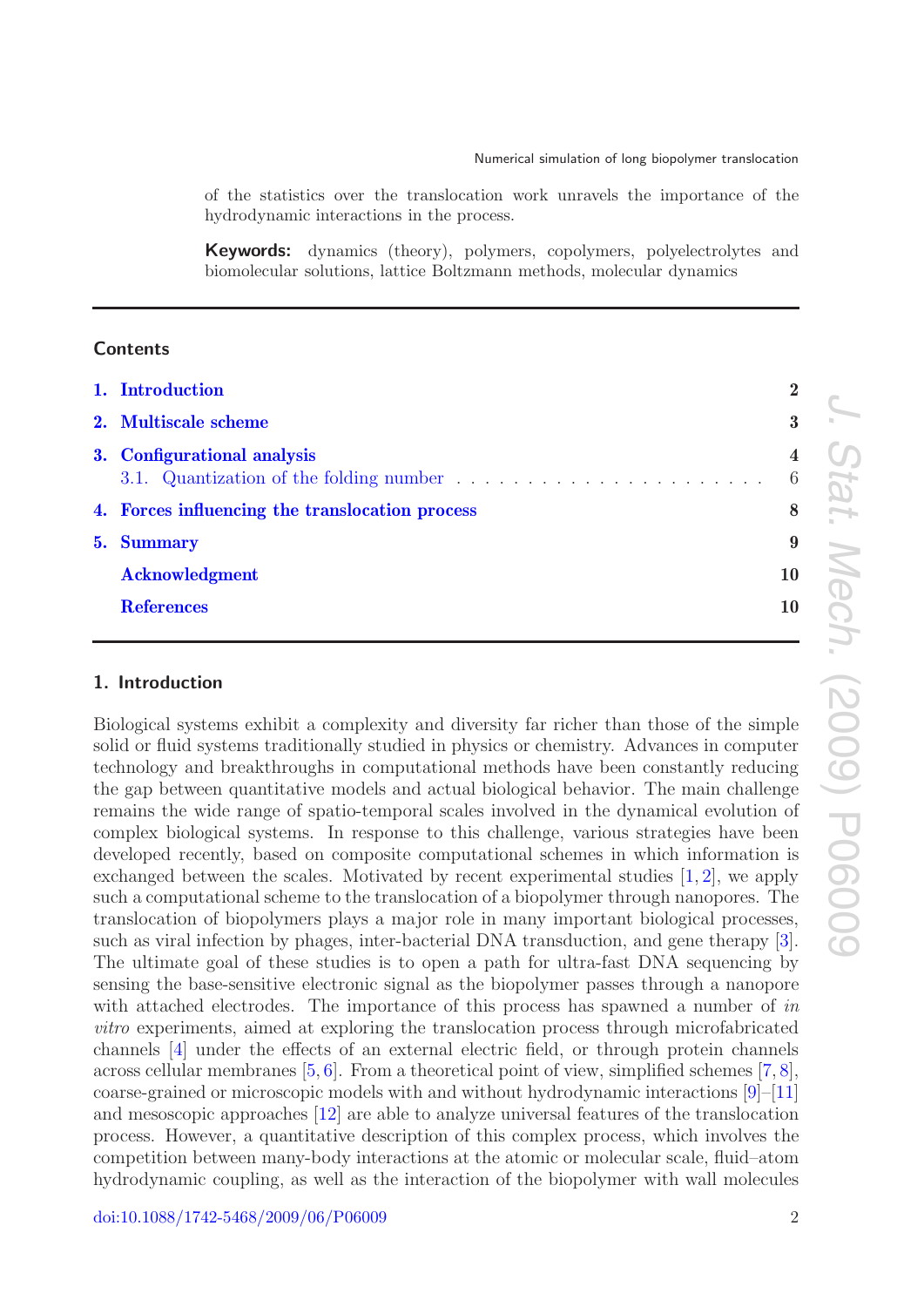in the region of the pore, calls for state of the art modeling, towards which the results presented here are directed.

In a recent paper, the translocation of biopolymers through (relatively) large pores was reported to exhibit the intriguing phenomenon of current-blockade quantization [\[1\]](#page-9-3). This was interpreted as an indirect evidence that the polymer crosses the pore in the form of 'quantized' configurations, associated with integer values of the folding number, the number of strands simultaneously occupying the pore during the translocation. Such a behavior has been recently confirmed by the direct observation of multi-folded configurations in large-scale numerical simulations of biopolymer translocation by the present authors [\[13\]](#page-9-14). Here, we considerably extend the scope of such simulations, by increasing the polymer lengths up to 8000 monomers, about an order of magnitude above any previous simulation in the field. This unexplored regime of polymer lengths reveals an extremely rich configurational dynamics, especially for larger pores. In this work, we elaborate more on this enriched dynamics and analyze in detail the phenomenon of folding quantization.

#### <span id="page-2-0"></span>**2. Multiscale scheme**

Our simulations are based on a multiscale methodology [\[14\]](#page-9-15), which involves the coupling of a mesoscopic lattice Boltzmann (LB) [\[15\]](#page-9-16) approach for the solvent degrees of freedom and molecular dynamics (MD) for the biopolymer motion. The comparison of our previous results to those of experiments on DNA translocation allows us to map the anonymous simulated polymers to actual biopolymers [\[16\]](#page-9-17). A three-dimensional box of size  $(N_x \times N_y \times N_z) \Delta x$  lattice units, with  $\Delta x$  the spacing between lattice points, surrounds both the solvent and the polymer. We take  $N_x = 2N_y$ ,  $N_y = N_z$  and  $N_x = 128$  and biopolymers with  $N_0 = 100-8000$  beads, spanning nearly *two* orders of magnitude in polymer length. At  $t = 0$  the polymer resides entirely in the right chamber at  $x > (N_x/2)\Delta x$ . A separating wall is located in the mid-section of the x direction, at  $x = (N_x/2)\Delta x$ . At the center of this wall, a cylindrical pore of length  $l_p = 3\Delta x$  and diameter  $d_p$  is opened up. We have used two different pore diameters: small  $(d_p = 5$  in units of  $\Delta x$ ) and large  $(d_p = 9$  in units of  $\Delta x$ ). Translocation is induced by a constant electric field, localized around the pore, like in the experimental settings  $[2]$ , acting along the x direction and confined to a cylindrical channel of the same size as the pore and length  $3\Delta x$  along the streamwise  $(x)$ direction. All parameters are measured in units of the LB time step and spacing,  $\Delta t$  and  $\Delta x$ , respectively, which are both set equal to 1. The MD time step is five times smaller than  $\Delta t$ . With the pulling force associated with the electric field in the experiments set at 0.02 and the temperature at  $10^{-4}$ , the process falls in the *fast* translocation regime.

The monomers interact through a Lennard-Jones 6–12 potential with parameters  $\sigma = 1.8, \epsilon = 10^{-4}$  and a cut-off at 2.02. The interaction of the monomers with the wall is modeled by a Lennard-Jones 6–12 potential with parameters  $\sigma_w = 1.5$ ,  $\epsilon_w = 10^{-3}$  and a cut-off at 1.68. Accordingly, the effective width and radius of the surrounding pore should take into account the repulsive monomer–wall interactions, so that a monomer is counted as being inside the pore if contained in a cylinder of effective width  $\approx 6\Delta x$  and radius  $\approx 3.5$  and 7.5 for  $d_p = 5$  and 9, respectively. The bonds between adjacent beads are modeled through springs, with a spring constant  $k = 0.5$  and an effective equilibrium bond length  $b = 1.2$ . The solvent has density  $\rho = 1$ , kinematic viscosity  $\nu = 0.1$  and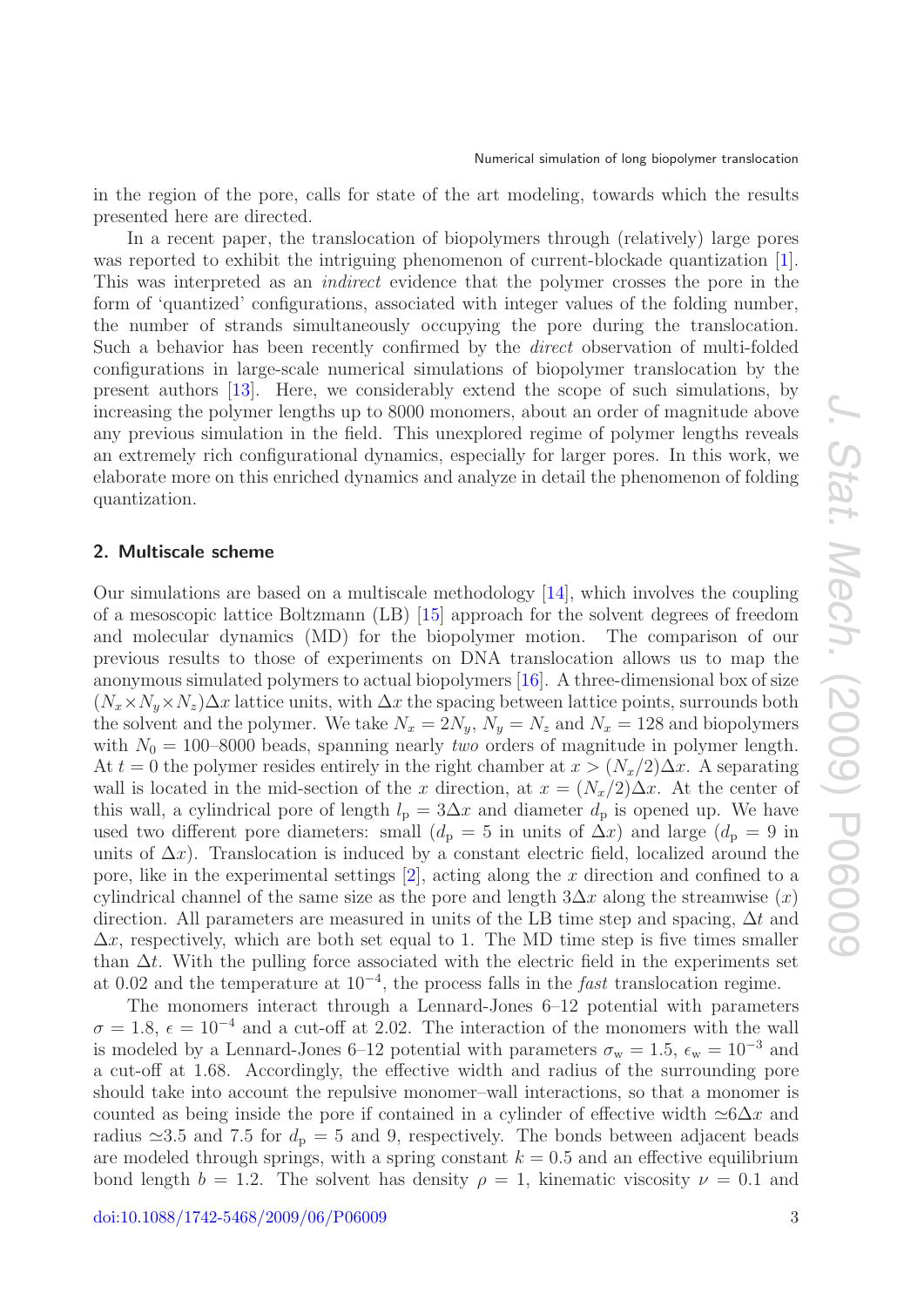

<span id="page-3-1"></span>

**Figure 1.** Snapshots of a biopolymer  $(N_0 = 4000)$  translocating through a wide pore  $(d_p = 9)$ . Different folding conformations are visible. A force (not shown) is applied in the pore region and initiates translocation from right to left. In order to reveal the polymer conformation as it passes though the pore, the wall is shown thinner than it actually is in the simulations.

damping coefficient with the embedded particles  $\gamma = 0.1$ . Further details can be found in [\[14\]](#page-9-15). One lattice spacing  $\Delta x = 42$  nm, so the bond length  $b = 1.2 \Delta x$  corresponds to the persistence length of double-stranded DNA (50 nm). In measuring the residence number of beads in the pore region we have defined a cylinder of length  $10\Delta x$  and radius  $d<sub>p</sub>$  centered at the pore mid-point and with its axis aligned with the pore axis.

# <span id="page-3-0"></span>**3. Configurational analysis**

The ensemble of simulations is generated by different realizations of the initial polymer configuration, to account for the statistical nature of the process. The combined statistics over initial conditions and time evolution of the simulations delivers an aggregate ensemble ranging from 500000 events for the shortest history ( $N_0 = 100$ ,  $d_p = 9$ ) up to nearly 10 million events for the longest one ( $N_0 = 8000$ ,  $d_p = 5$ ). Figure [1](#page-3-1) shows different snapshots of such a translocation event for a  $N_0 = 4000$  long biopolymer. In the initial stage of the translocation, the nanopore gets populated, with the biopolymer undertaking a conformation with a high number of folds as it passes through the pore. The range of the number of folds explored by the translocation trajectories grows approximately with the cross-section of the pore and the polymer length.

The observed translocation time results from a weighted average over a whole set of multi-folded configurations attained by the polymer during translocation; the weights in this average depend on the number of folds that a polymer of a given length undertakes within the pore, and correspond to the probability distribution function (number of counts normalized to unity) shown in figure [4.](#page-6-0) Within this picture, a single scaling exponent characterizing the translocation time as a function of the polymer length appears to be insufficient because, above a given length, states with many folds are simultaneously excited, as their number is an increasing function of the pore diameter. The translocation time of these multi-folded configurations is shown to be dominated by the states with a low number of folds, which explains the relatively minor deviations of the translocating time from the single-file power-law expression  $\tau \sim N_0^{1.27}$  [\[2\]](#page-9-4), where  $\tau$  and  $N_0$  are the translocation time and the length of the biopolymer, respectively. In order to illustrate this behavior, in figure [2,](#page-4-0) we report the translocation time as a function of the polymer length,  $N_0$ , for both pores and all events for each length. The figure shows that, up to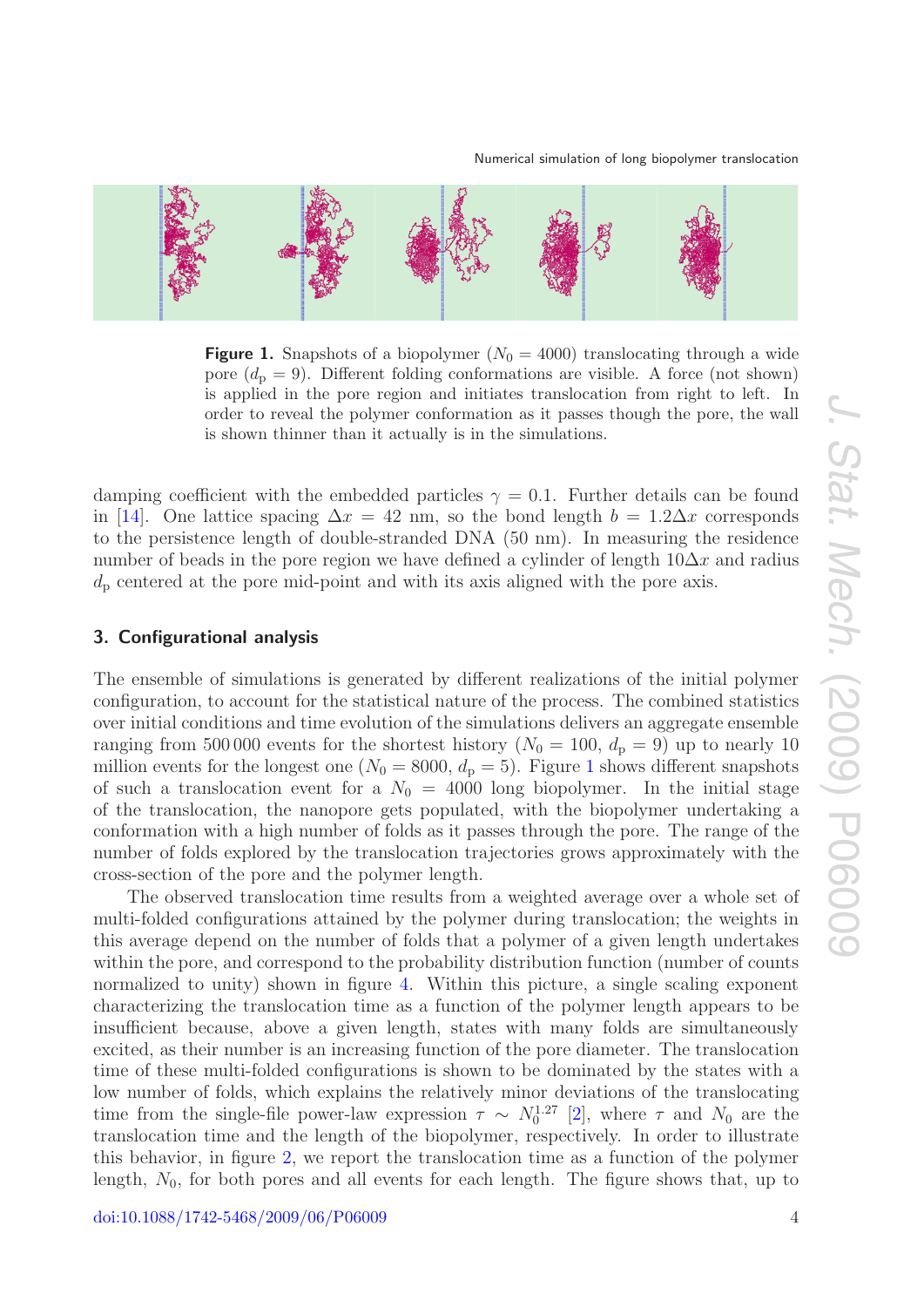

<span id="page-4-0"></span>

**Figure 2.** Scatter plots for all events for biopolymers translocating through the wide pore  $(d_p = 9)$ . The two different exponents, 1.36 and 0.75 (see the text), are denoted by the two lines. The inset shows similar events for a narrower pore  $(d_{\rm p} = 5)$ . Again, the two lines indicate the two exponents 1.31 and 0.70.

a length of  $N_0 = 1000$  for the wide  $(d_p = 9)$  and  $N_0 = 2000$  for the narrower  $(d_p = 5)$ pores, the most probable translocation time  $\tau$  obeys a scaling law of the form  $\tau \sim N_0^{\alpha}$ , with  $\alpha \sim 1.31$  and  $\alpha \sim 1.36$ , respectively. These values are slightly larger than the corresponding values for narrow nanopores [\[2,](#page-9-4) [14\]](#page-9-15).

This feature does not occur only due to statistical uncertainties, but may also depend on the pore width. Polymers translocating across a pore with  $q > 1$ , where q denotes a qtimes-folded configuration, possibly enhance the resistance to the electric drive, due to the additional energy needed to keep them folded against internal flexional-relaxation forces. These forces tend to unfold the polymer, increasing its interaction with the walls, which may slow down the process as compared with the single-strand translocation [\[10,](#page-9-18) [11,](#page-9-12) [17\]](#page-9-19). By restricting the analysis to the longest chains,  $N_0 \ge 1000$  ( $N_0 \ge 2000$ ) for the wide (narrow) pore, the bending of the curve could be interpreted as indicating the emergence of a new scaling exponent,  $\alpha_2 \sim 0.75$  (0.70). Evidently, there are not enough data points to support the exact values for the scaling exponents, but the significant decrease of these exponents for long biopolymers is qualitatively apparent. In figure [2,](#page-4-0) the two different exponents are denoted by the gray lines (with a different prefactor in each case in order to match the scaling law to the simulation data). We have found that this bending is due to the multi-fold conformation of the translocating biopolymer, which does not necessarily follow a power-law dependence on the polymer size. As a result, in contrast to single-file translocation (the case for narrow pores), multi-fold translocation does not need to obey a standard power-law scaling.

An insightful way to monitor the translocation process is through the evaluation of the fraction of translocating beads with time. Averages over all events for all lengths are plotted in figure [3,](#page-5-1) where both the number of the translocated beads and the time are presented in reduced units, i.e. scaled with respect to the total number of beads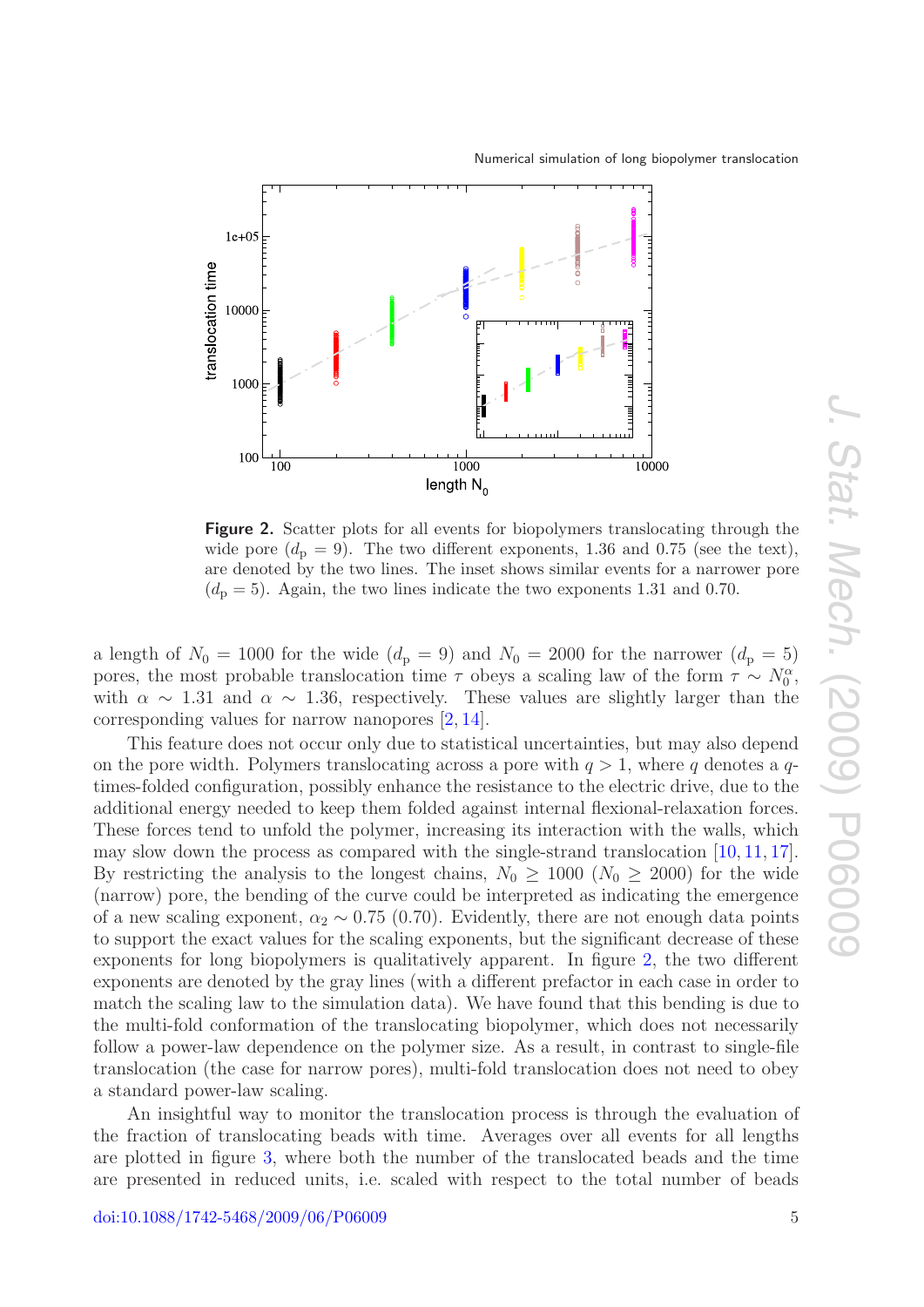

<span id="page-5-1"></span>

**Figure 3.** Scaled number of translocated beads with time for all lengths  $(N_0 = 100-8000)$ . The pore diameter is  $d_p = 9$  and the two axes are scaled with respect to the total number of beads and the total translocation time, respectively. The black dashed line corresponds to a constant translocation speed,  $dN(t)/dt = N_0/\tau$ . The vertical dotted line shows the crossover discussed in the text.

and the total translocation time for each event and length. In such units, universality would result in a collapse of the translocation data at all lengths onto a single master curve.

Figure [3](#page-5-1) shows a clear trend with size, which only very short chains  $(N_0 = 100)$  do not follow. Initially, the shorter biopolymers exhibit a larger translocation speed and also a larger acceleration, but at the final stages this trend is reversed, as the longer chains accelerate and eventually translocate faster through the pore. The crossover where the translocation speed of the long biopolymers becomes larger than the corresponding speed of the shorter ones occurs at  $0.7N_0$  (see the dotted line in figure [3\)](#page-5-1), a point at which  $70\%$ of the chain has already translocated. It is interesting to observe that this is a universal value for all lengths studied here, although at this point, this is a purely observational fact. Again, only polymers with  $N_0 = 100$  do not follow this trend, as these are too short. For all times, the beads follow a super-linear trajectory compared to the constant speed translocation (dashed line in the figure), but at the final stages the end parts of the polymers translocate with constant speed. In the case of the narrower pore  $(d_p = 5)$ , the trend is similar, although no universal crossover close to the constant speed limit is observed.

#### <span id="page-5-0"></span>**3.1. Quantization of the folding number**

In order to investigate the quantization of the resident beads in the pore, we monitored the distribution of the number of pore-resident beads  $N_r$  with the number q for a q-timesfolded translocation. The resident monomers block the current across the channel, so  $N_{\rm r}$  provides a direct measure of the current drop associated with the biopolymer passage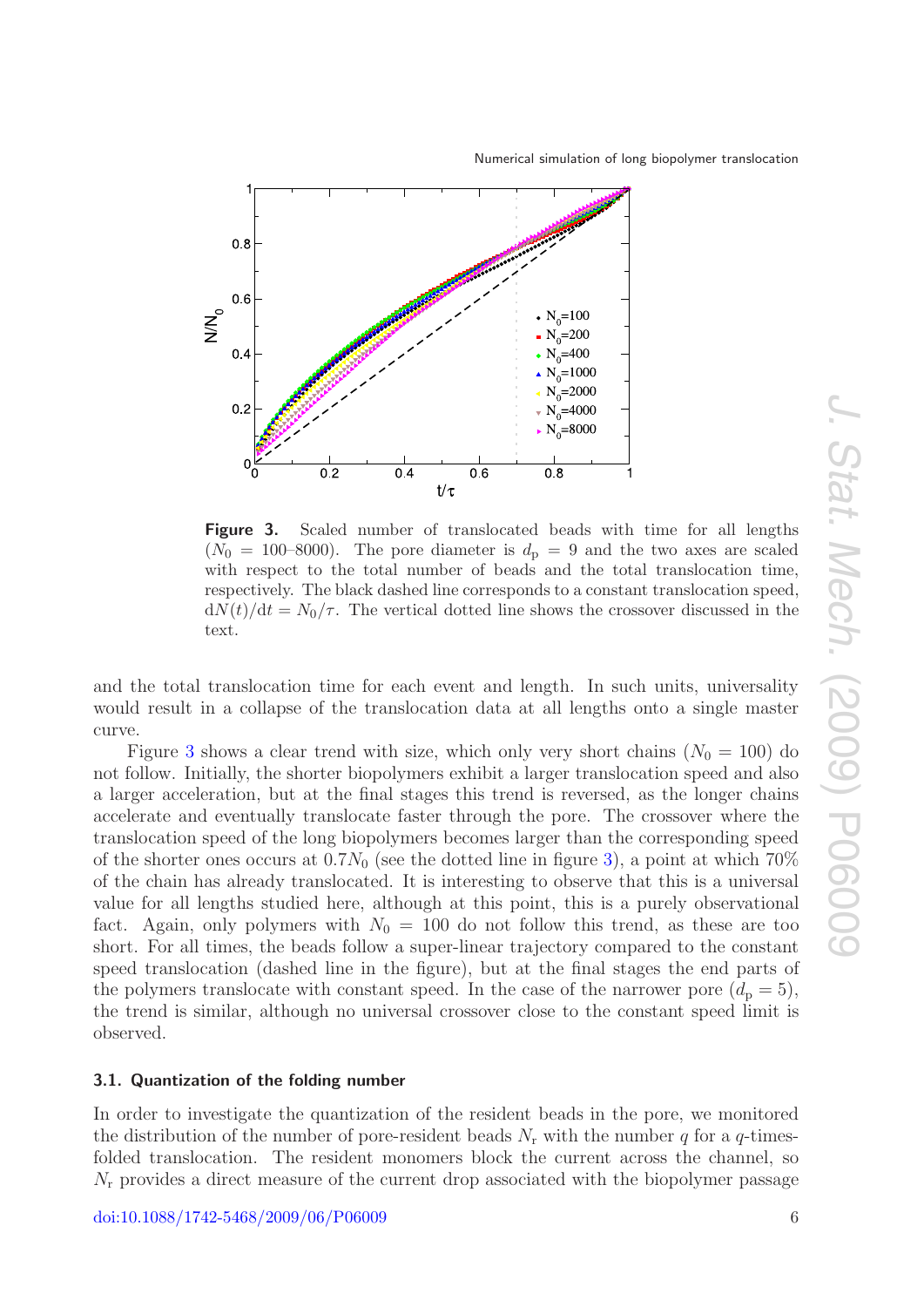Numerical simulation of long biopolymer translocation

<span id="page-6-0"></span>

**Figure 4.** Probability distribution of the folding number q for the entire set of polymer lengths,  $N_0 = 100-8000$ , and both pore diameters (a)  $d_p = 5$  and (b)  $d_{\rm p} = 9$ .

through the nanopore. All distributions are peaked around quantized values of q (as defined below). A large fraction of the events are around  $q = 1$ , and hence have singlefile translocation, which is also the conformation at the late stages of the process for all lengths. In figure [4,](#page-6-0) the cumulative statistics of the folding number,  $q = N_r/N_1$ , are shown as collected at each time step of every single trajectory for a series of 100 realizations for each polymer length. Here,  $N_1 \sim 7$  is the single-file value of the resident number, as also confirmed by visual inspection of the configurations.

The wide pore  $(d_p = 9)$  reveals a sharp quantization of the distribution of the folding number, with a very well-defined peak in the distribution. Simulation data show that the range of numbers q occupied in this case grows up to  $q \sim 10$ . The average q over all realizations for each length remains approximately constant,  $\sim$ 1.3, up to  $N_0$  < 1000, and grows up to about 2.6 for  $N_0 = 8000$ . Accordingly, the departure of the translocation time from a power law at large  $N_0$  is mainly due to the increase of the average q with the polymer length (for  $N_0 > 1000$ ). This results from the shift of the probability distribution of the translocation time towards higher numbers  $q$  of folds as  $N_0$  increases. For all lengths inspected, the time average of the folding number  $q$  remains below 3, because the states with  $q = 1$  and 2 continue to be the most populated ones.

The narrower pore  $(d_{\rm p} = 5)$  shows the same trends, although for a smaller range of numbers q, up to  $q \sim 6$ . Above this value, the quantized peaked structure in the folding probability is lost. For this pore, the average  $q$  over all realizations for each length remains close to 1.3, up to  $N_0 < 2000$ , and grows up to about 2.1 for  $N_0 = 8000$ . These data indicate that quantization of the folding number is better manifested by long chains crossing wide pores. The fact that the average q remains the same ( $\sim$ 1.3) for the two pore sizes and relatively short biopolymers shows that, for these lengths, there is no essential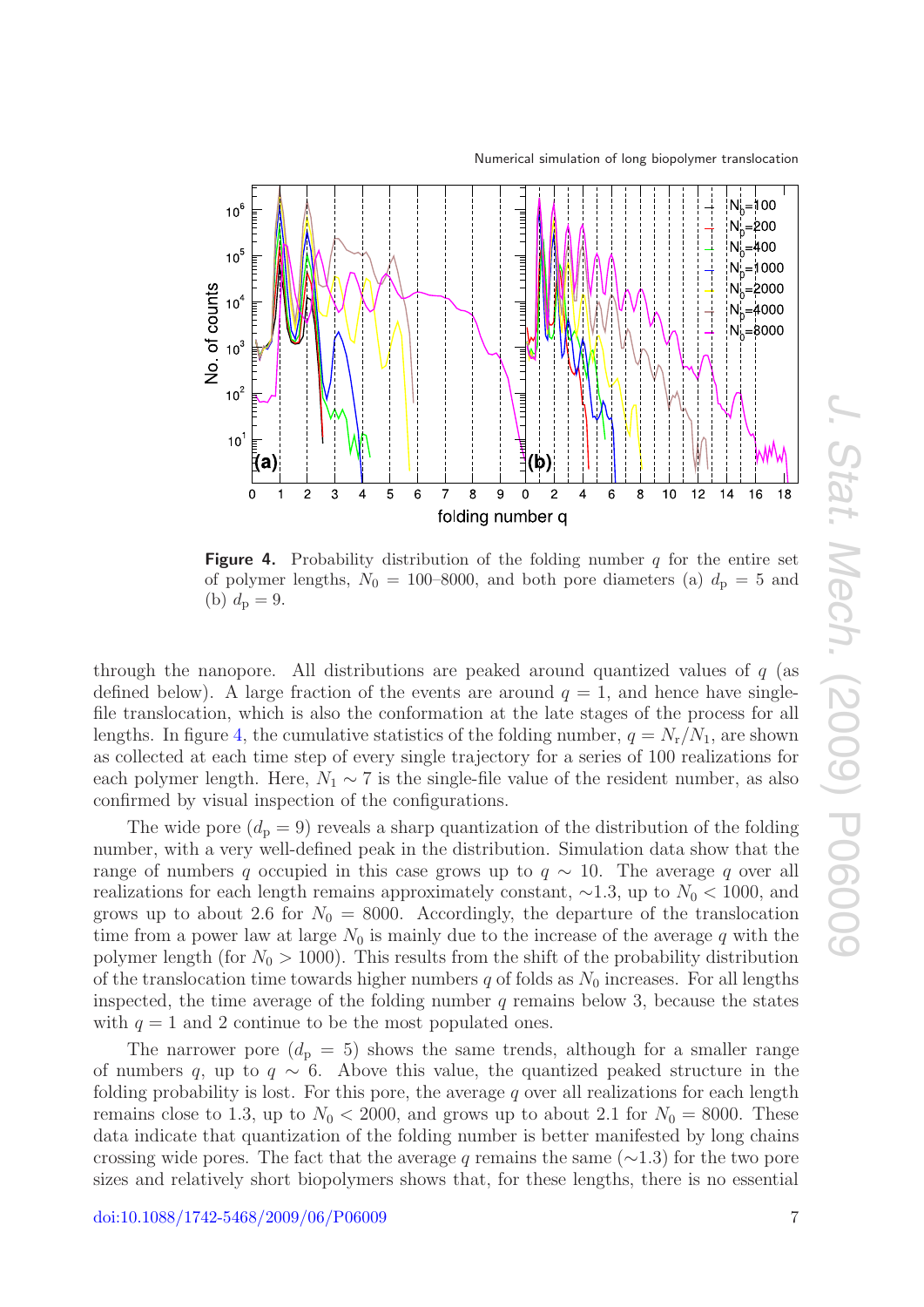<span id="page-7-1"></span>

Numerical simulation of long biopolymer translocation

**Figure 5.** The average folding number q as a function of the polymer length for the wide  $(d_p = 9)$  and narrower  $(d_p = 5)$  pores.

effect of varying the pore size. In contrast, for a wide pore, the average  $q$  increases faster in the range of long biopolymers than for a narrower pore. It is quite natural to expect that long polymers transiting through large pores will prove capable of supporting a greatly richer spectrum of folded conformations as compared to the case for short polymers transiting through narrow pores. Graphical evidence for these points is given in figure [5,](#page-7-1) where the average folding number  $q$  for all cases studied is plotted as a function of the length  $N_0$ . Evidently, the average q is almost constant up to  $N_0 = 1000-2000$  and increases thereafter, exposing the difference between the two pore sizes, which remains nonetheless rather mild. The highest folding number supported by the polymer–pore system should increase quadratically with the pore diameter, as the number of monomers that a given pore can accommodate is clearly proportional to the cross-section of the pore.

#### <span id="page-7-0"></span>**4. Forces influencing the translocation process**

The translocation dynamics depends on the strength of the frictional forces exerted by the wall. In single-file translocation, it is well known that strong friction changes the power-law exponent from  $\simeq$ 1.2 to a linear dependence  $\tau \propto N_0$  [\[18\]](#page-9-20). In the case of multifile translocation, it is unclear whether the configurations with high numbers of folds induce high friction conditions, that would decrease the rate of translocation of beads  $(N = dN/dt)$  with the resident monomers  $(N_r)$  for high values of the folding number q. We have observed that N is linearly correlated with  $N_r$  with basically the same average slope for all folds. Therefore, frictional forces affect a small layer close to the wall, and have little effect on the group of monomers translocating in the inner region of the pore. This seems to rule out the possibility that the change of exponent is caused by the pore frictional forces. Supporting data from about 100 events for the longest biopolymer ( $N_0 = 8000$ ) translocating through the wide pore  $(d_p = 9)$  reveal that all events are centered around integer values of the folding number q. As the characteristic number q increases, the rate of the translocation of monomers with time increases linearly. Inspection of the results for all lengths ( $N_0 = 100-8000$ ) and both pore lengths ( $d_p = 9$  and 5) shows that (a) for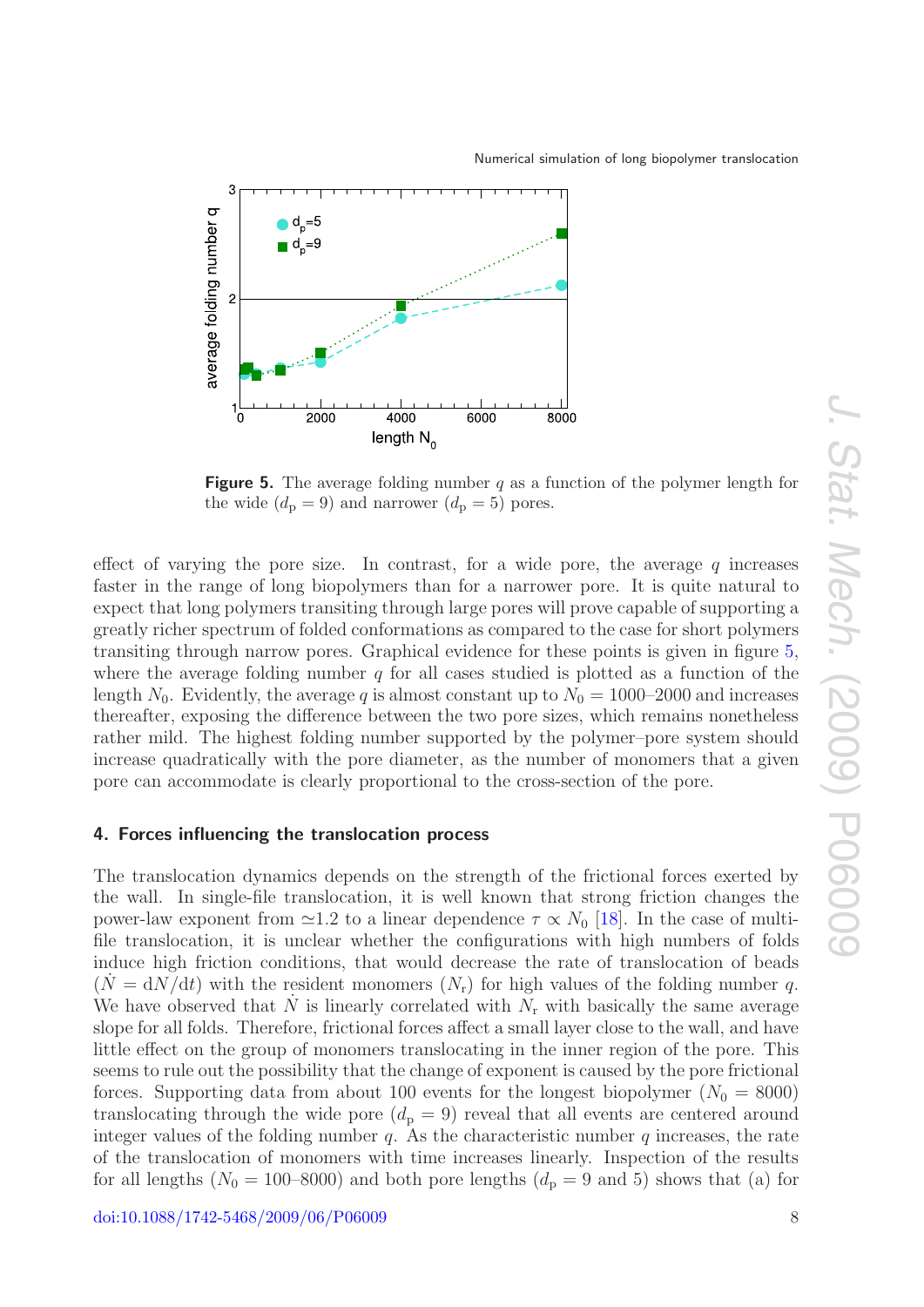<span id="page-8-1"></span>

Numerical simulation of long biopolymer translocation

**Figure 6.** Scatter plot of the translocation work: (top panel) the work for the driving field and (lower panel) the work for the hydrodynamic field as functions of length  $N_0$  for translocation through the wide pore  $(d_p = 9)$ .

the same pore, the slope of the  $q-\dot{N}$  curve increases with increasing chain length (long polymers slightly slow down), and (b) for the same polymer length, the linear correlation between  $q$  and  $N$  is better manifested for wider pores.

Another set of forces which greatly affect the translocation are the fluid–biopolymer interactions and the driving force at the pore region. The simulations reveal that solvent correlated motion makes a substantial contribution to the translocation energetics. The role of hydrodynamic correlations is best highlighted by computing the work done by the moving fluid on the polymer,  $W_H$ , over the entire translocation process as compared to the case for a passive fluid at rest. Inspection of all events for all polymers translocating through wide pores, shown in figure [6,](#page-8-1) reveals that the cooperation of the surrounding solvent and the solute monomers becomes greater as the length  $N_0$  of the polymer increases. The work of the driving force,  $W_E$  (always positive), varies only slightly with the length  $N_0$ , as compared to the corresponding behavior of the hydrodynamic work. A rough estimate shows that, as the length increases from  $N_0 = 100$  to 8000, there is an increase of about 150% in  $W_H$ , while the corresponding increase in  $W_E$  is less than 10%. (For these estimates, we used the average values of  $W_H$  and  $W_E$  for each length  $N_0$ .) For a narrower pore  $(d_p = 5)$ , these effects are still visible, though not as strong, revealing a higher cooperativity of the solvent during translocation through wide pores.

#### <span id="page-8-0"></span>**5. Summary**

In summary, multiscale simulations of the translocation of long polymers, consisting of up to 8000 beads, across wide nanopores, capable of hosting multi-file configurations, provide clear evidence of a sharp quantization of the translocation process. Throughout their translocation, the polymers undertake multi-folded configurations, associated with well-defined integer folding numbers. The observed translocation time reveals a bending